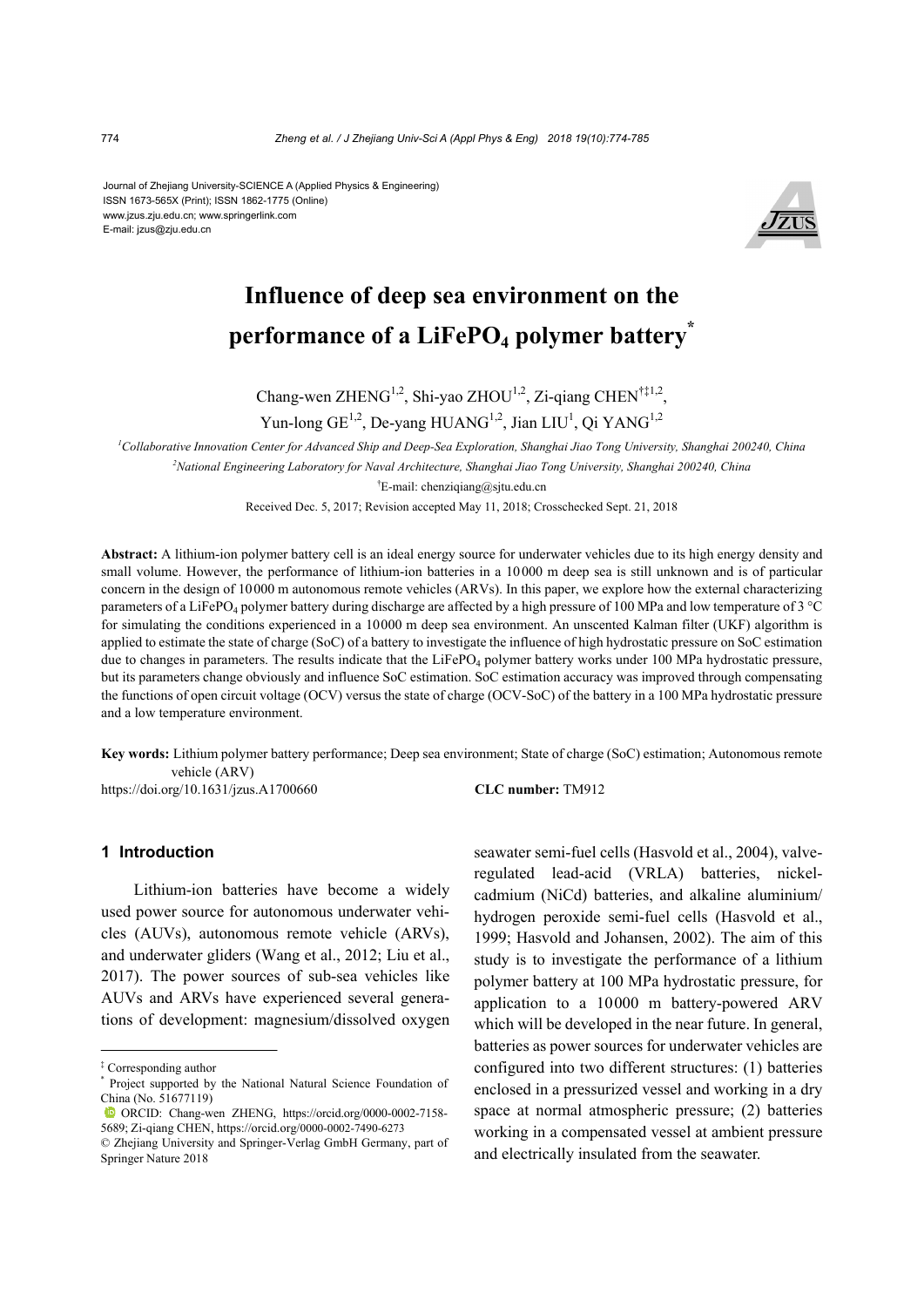Up to now, batteries of the first type have been the most widely used for underwater vehicles. But the mass/displacement ratio of a pressurized hull increases with the diving depth (Stevenson and Graham, 2003). There is an increase in the mass and volume penalty in providing space at normal atmospheric pressure for the energy system in a 10000 m underwater vehicle. Thus, a deep diving ARV will benefit hugely from the removal of pressurization and operating the batteries at ambient pressure (Griffiths et al., 2004).

However, whether a battery would be able to work under 100 MPa pressure is still unclear. Several studies have investigated the performance of batteries under high hydrostatic pressure. Hasvold et al. (2006) investigated lithium polymer battery cells from three different vendors (A, B, C). All the cells were charged at normal atmospheric pressure and discharged with 1/5 C at 30 MPa pressure and room temperature. The results showed that cells from vendor A generated gas internally and "ballooned". Cells from vendors B and C survived in the test which indicated the lithium polymer battery could work in a pressure compensated vessel at 30 MPa pressure corresponding to a sea depth of 3000 m. By being submerged in oil, sealed inside a titanium box and discharged at the same pressure (30 MPa) as the ambient environment, the  $LiMn<sub>2</sub>O<sub>4</sub>$  lithium polymer cell behaved normally during the test, but the capacity of the cell was reduced (Hasvold and Størkersen, 2001).

The investigations above prove only that lithium polymer cells can work at a pressure of 30 MPa, and the method they used to check whether the cells could survive and work at ambient pressure was simply to measure the variation in cell terminal voltage. Since the electrical performance of a lithium polymer battery at high hydrostatic pressure is critical for aspects of SoC estimation and fault diagnosis in battery management system, it is important to test lithium polymer batteries at higher hydrostatic pressures. Rutherford and Doerffel (2005) tested a Kokam lithium polymer battery cell at both 0.1 MPa and 60 MPa, and the effect of low temperature in deep sea was also considered. An equivalent circuit model (ECM) with several parameters is used to describe the external electrical performance of the battery, in which the open circuit voltage (OCV)-SoC relations both in charge and discharge at different temperatures and pressures were compared at the same time. The parameters of the ECM were calculated using voltage-time data, and the results showed that the battery could work normally at 60 MPa and the parameters of the ECM were greatly affected by the low temperature.

This paper reports the electrical performance of a LiFePO4 polymer battery cell at 100 MPa hydrostatic pressure and examines the issues of SoC estimation. A hybrid pulse power characterization (HPPC) test was used to extract the parameters of the ECM in three temperature-pressure circumstances: 20 °C/0.1 MPa, 20 °C/100 MPa, and 3 °C/0.1 MPa. A dynamic stress test (DST) is conducted to simulate the dynamic operating condition of an ARV in deep sea to provide real-time data for SoC estimation.

# **2 Battery modeling**

To model the battery's external electrical performance and implement the unscented Kalman filter (UKF) algorithm in SoC estimation, a model is needed to characterize the battery's electrical properties. The most commonly used models are electrochemical models and ECMs (Zou et al., 2016). Due to the computational complexity of partial differential equations, electrochemical models are less often applied in real-time management or control oriented applications. We use the ECM in this study to model the battery's external electrical performance and implement the UKF algorithm in SoC estimation. The ECM comprised an OCV, an ohmic internal resistance  $R_0$ , and two parallel resistor-capacitance (R-C) networks (Fig. 1a). The resistance  $R_1$  and the capacitance  $C_1$  were used to model the distribution of reactivity for capturing the local properties of the electrolyte. The charge transfer resistance  $R_2$  and double-layer capacitance  $C_2$  were used to represent the interfacial impedance of the cell (Sidhu et al., 2015).

The differential equations of the ECM are as follows:

$$
\frac{dV_1}{dt} = -\frac{V_1}{R_1 C_1} + \frac{I}{C_1},
$$
\n(1)

$$
\frac{dV_2}{dt} = -\frac{V_2}{R_2C_2} + \frac{I}{C_2},
$$
 (2)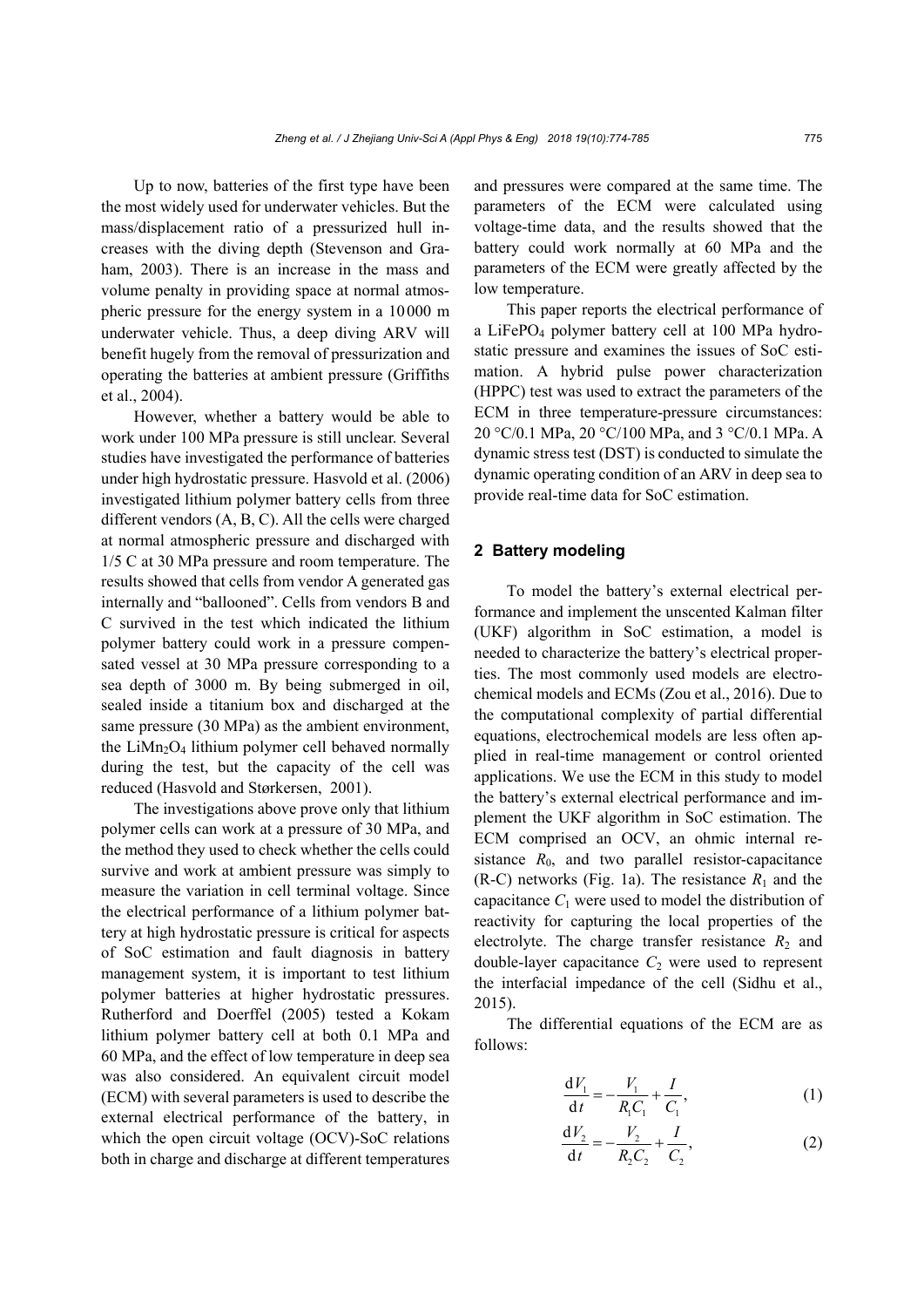776 *Zheng et al. / J Zhejiang Univ-Sci A (Appl Phys & Eng) 2018 19(10):774-785*

$$
V_{t} = V_{\infty} - V_{1} - V_{2} - IR_{0}, \qquad (3)
$$

$$
V_{\infty} = g(SoC), \tag{4}
$$

$$
\text{SoC} = \text{SoC}_0 + \frac{1}{Q_0} \int_0^t I(\tau) \, \mathrm{d}\tau,\tag{5}
$$

where *I* is the current,  $V_1$  and  $V_2$  are the voltages across the networks of  $R_1$ - $C_1$  and  $R_2$ - $C_2$ , respectively,  $V_t$  is the terminal voltage,  $V_{\text{oc}}$  is the OCV which is a nonlinear function of SoC, and  $Q_0$  is the rated capacity of the battery. In this study, the OCV-SoC fitting function at 20  $\degree$ C/0.1 MPa is

$$
g(SoC) = a + bSoC - cSoC2 - \frac{d}{SoC}
$$
  
- e ln(SoC) - f ln(1.1 - SoC), (6)

where *a*=0.9112, *b*=4.142, *c*=2.042, *d*=0.1583, *e*= 1.459, and  $f=0.2217$ . The fitting curve of OCV-SoC is shown in Fig. 1b.



**Fig. 1 A schematic of the second-order ECM (a); Fitting curve of OCV-SoC at 20 °C (b)**

Considering a sampling time *∆T* and time index  $k$ , Eqs. (1)–(5) can be transformed into discrete time format by using the zero-order hold method:

$$
V_1(k+1) = e^{-\Delta T/(R_1 C_1)} V_1(k) + R_1 [1 - e^{-\Delta T/(R_1 C_1)}] I(k), (7)
$$

$$
V_2(k+1) = e^{-\Delta T/(R_2 C_2)} V_2(k) + R_2 [1 - e^{-\Delta T/(R_2 C_2)}] I(k), (8)
$$

$$
V_{t}(k) = g[SoC(k)] - V_{1}(k) - V_{2}(k) - R_{0}I(k), \qquad (9)
$$

$$
SoC(k+1) = SoC(k) + \frac{\Delta TI(k)}{Q_0}.
$$
 (10)

The cell is considered to be a nonlinear system with additive noise, as shown in Eqs. (11) and (12):

$$
\mathbf{x}_{k+1} = f(\mathbf{x}_k, u_k) + \mathbf{w}_k, \tag{11}
$$

$$
\mathbf{y}_k = h(\mathbf{x}_k, u_k) + \mathbf{v}_k, \tag{12}
$$

where  $x_k$  is the state variable at time  $k$ ,  $u_k$  is the input of the system at time  $k$ ,  $y_k$  is the output of system at time *k*, the continuous nonlinear functions *f* and *h* are the state equation and measurement equation, respectively,  $w_k$  is the process noise, and  $v_k$  is the measurement noise. Both  $w_k$  and  $v_k$  are assumed to be mutually uncorrelated white Gaussian random processes with zero mean and variance:

$$
E\{\boldsymbol{w}_k[l]\boldsymbol{w}_k^{\mathrm{T}}[m]\} = \begin{cases} \boldsymbol{Q}, & l = m, \\ 0, & l \neq m, \end{cases}
$$
 (13)

$$
E\{\boldsymbol{\nu}_k[I]\boldsymbol{\nu}_k^{\mathrm{T}}[m]\} = \begin{cases} \boldsymbol{R}, & l = m, \\ 0, & l \neq m. \end{cases}
$$
 (14)

The state variable for the cell is  $x_k = [S_0C(k)]$ ,  $V_1(k)$ ,  $V_2(k)$ <sup>T</sup>. Thus, the functions *f* and *h* can be transformed into discrete time format as Eqs. (15) and (16), respectively.

$$
f(\mathbf{x}_{k}, u_{k}) = \begin{cases} \n\text{SoC}(k) + \frac{\Delta TI(k)}{Q_{0}}\\ \ne^{\frac{\Delta T}{R_{1}C_{1}}} V_{1}(k) + R_{1}[1 - e^{\frac{-\Delta T}{R_{1}C_{1}}} ]I(k) \\ \ne^{\frac{-\Delta T}{R_{2}C_{2}}} V_{2}(k) + R_{2}[1 - e^{\frac{-\Delta T}{R_{2}C_{2}}} ]I(k) \n\end{cases}, (15)
$$
  
\n
$$
h(\mathbf{x}_{k}, u_{k}) = g[\text{SoC}(k)] - V_{1}(k) - V_{2}(k) - R_{0}I(k). (16)
$$

#### **3 Experiment and calculation method**

To extract parameters of the LiFePO<sub>4</sub> polymer battery cell at very high hydrostatic pressure and low temperature, a series of tests were conducted on the cell under specific environmental conditions. The specifications of the cell are listed in Table 1.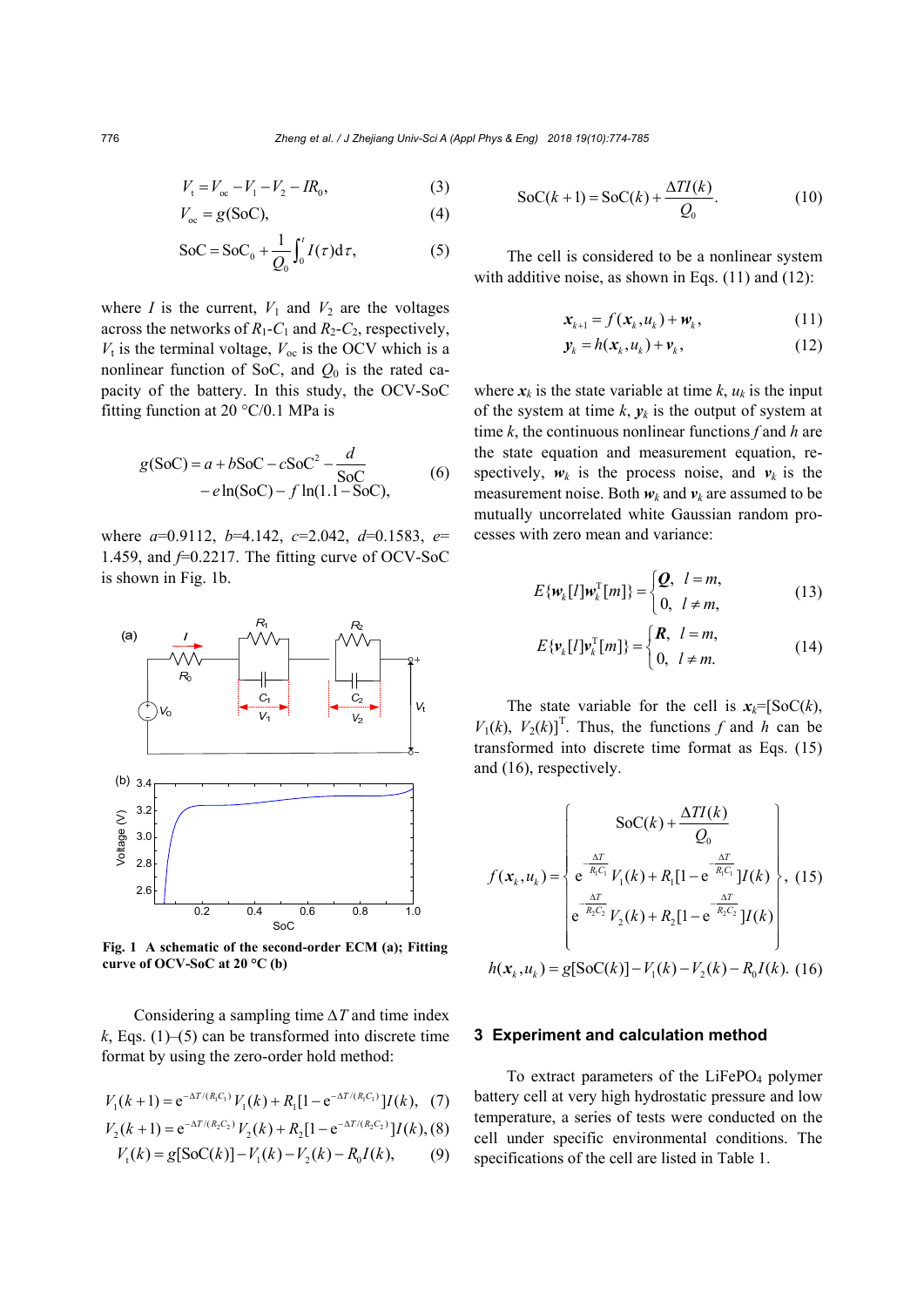#### **3.1 Experimental setup**

The experimental setup (Fig. 2a) comprises a battery test device (Neware BTS 4000), incubators (BLH-100), an auxiliary data acquisition system, an upper computer, a pressure barrel with a pressure gauge, and a pressurized pump. Photographs of all the equipment are shown in Fig. 2b. The incubator provides the ambient temperature from 3 to 20 °C and simulates the low temperature at the bottom of the sea. The pressure barrel, able to stand over 100 MPa, was used to simulate the pressure at 10000 m in deep sea. Unfortunately, due to the limitations of our facilities, environments with both low temperature and high pressure could not be simulated.

#### Table 1 Specifications of LiFePO<sub>4</sub> polymer battery cell

| Item                                                      | Description            |  |  |
|-----------------------------------------------------------|------------------------|--|--|
| Model                                                     | DJ-3.2 V, 3 Ah         |  |  |
| Anode material                                            | LiFePO <sub>4</sub>    |  |  |
| Nominal voltage (V)                                       | 32                     |  |  |
| Voltage limit (V)                                         | $2.50 - 3.65$          |  |  |
| Nominal capacity (Ah)                                     | 3                      |  |  |
| Mass(g)                                                   | 92                     |  |  |
| Dimensions (length $\times$ width $\times$ height,<br>mm) | $90\times 65\times 95$ |  |  |
| Cycle life (time)                                         | $\geq 1500$            |  |  |
| Operation temperature $(^{\circ}C)$                       | $-20-70$               |  |  |

#### **3.2 Experimental process**

The experiment process is illustrated in Fig. 3. We emptied the battery at normal atmosphere pressure to achieve a low energy level at the beginning of pressurization. A constant current (CC) was implemented in the cell both in charge and discharge at different rates under the high hydraulic pressure. As the pressure rises, once the terminal voltage of the cell becomes abnormal, which usually means a battery is undergoing physical decomposition, a decompression procedure would start up to end the test immediately. When the pressure reached 100 MPa, a long standing time was allowed to evaluate whether the cell could survive at such a high pressure.

For extracting the parameters of the battery cell, a series of tests were conducted, including an OCV test, the maximum capacity test, and the HPPC test (Belt, 2010) in three different environments: 20 °C/ 0.1 MPa, 20 °C/100 MPa, and 3 °C/0.1 MPa.

The results of the maximum available capacity test were presented in Table 2. The OCV test provides the relationship between the OCV and SoC, and the relationship of OCV-SoC at 20 °C/0.1 MPa is fitted with a nonlinear function (Eq. (6)). Before each OCV test, the cell was fully charged and rested for 3 h to reach the equilibrium state. The cell was firstly discharged by 0.5 °C constant current for 300 s, and rested for 1 h. Once the terminal voltage reached the



**Fig. 2 A schematic of the experimental setup (a); Photographs of the battery test bench (b)**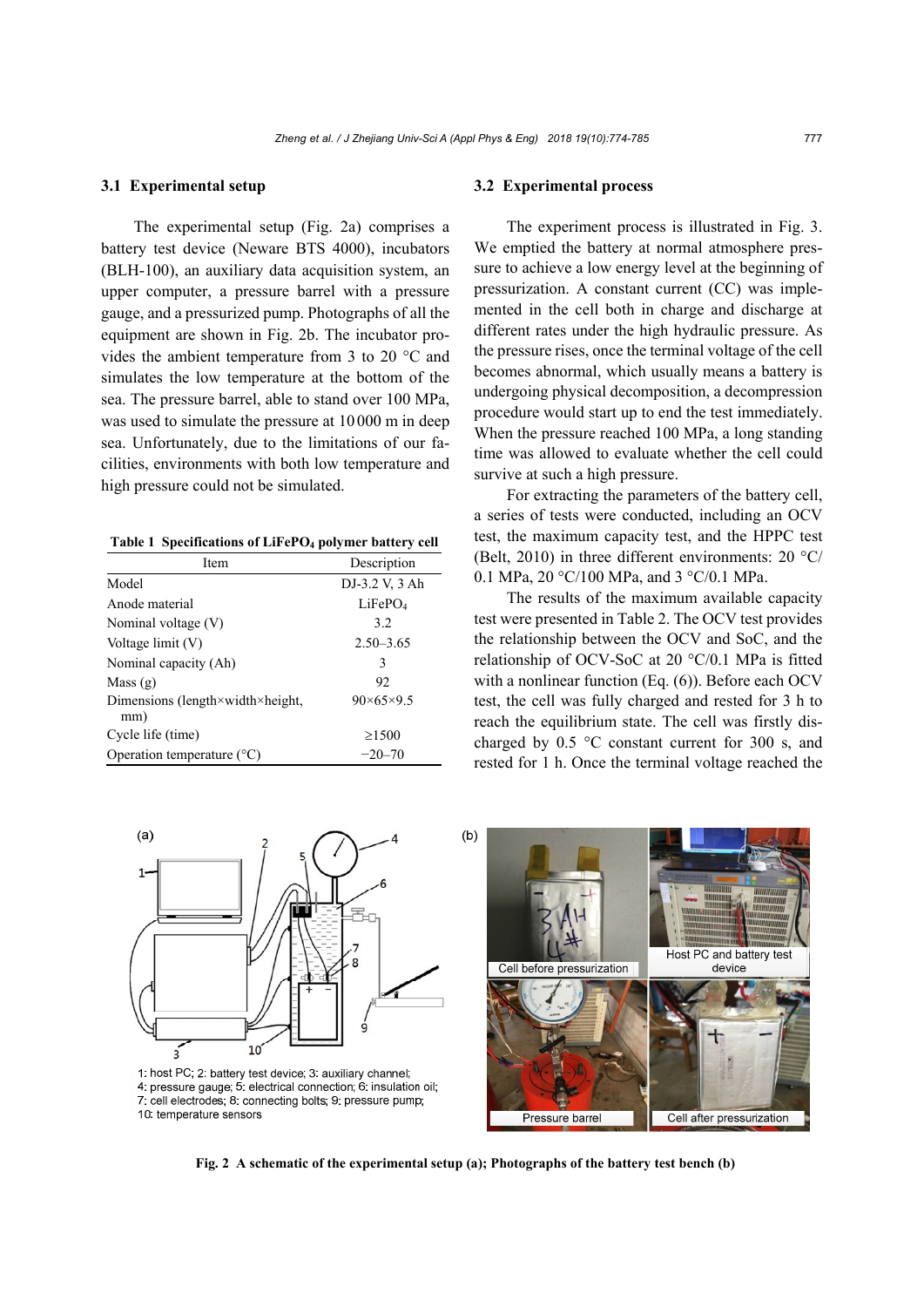

**Fig. 3 Flow chart of the experimental process** 

**Table 2 The maximum available capacity of the cell in different environments** 

| Maximum available<br>capacity (Ah) |  |
|------------------------------------|--|
| 2.80                               |  |
| 2.60                               |  |
| 2.54                               |  |
| 2.80                               |  |
|                                    |  |

target voltage during the discharge, the discharge rate was changed to 0.01 °C for 300 s and the cell was rested for 600 s. As soon as the terminal voltage reached the target voltage during the discharge, the test ended. The last point voltage of the rest stage was recorded as the OCV. The OCV-SoC curves were presented in Fig. 4a. Fig. 4b shows the differences in OCV of three curves from SoC of 10%–95%. Compared to the OCV-SoC curve at 20 °C/0.1 MPa, the curve for 3 °C/0.1 MPa is lower by 12 mV on average and the curve for 20 °C/100 MPa is higher by 15 mV on average. Differences in OCV would interfere with SoC estimation. If the differences are ignored during calculation, on average the estimation error would be 15% at 3 °C/0.1 MPa and 20% at 20 °C/100 MPa. Thus, compensation for temperature and pressure is essential for the ECM and SoC estimation algorithm. In this study, compensation was achieved through re-fitting the OCV-SoC curve in different environmental conditions. The compensated OCV-SoC functions at 3  $\degree$ C/0.1 MPa and 20  $\degree$ C/100 MPa are given by Eqs. (17) and (18), respectively:

$$
g(SoC) = 2.905 + 0.664SoC - 0.4003SoC2- 0.06278 / SoC - 0.3124 ln(SoC) - 0.1199 ln(1.1 - SoC),
$$
 (17)

$$
g(SoC) = -0.03536SoC6 + 0.1589SoC5 - 0.2131SoC4+ 0.08122SoC3 - 0.001271SoC2+ 0.04292SoC + 3.271.
$$

$$
(18)
$$



**Fig. 4 OCV-SoC relationship in three environments (a); Partial enlarged detail from Fig. 4a (b)**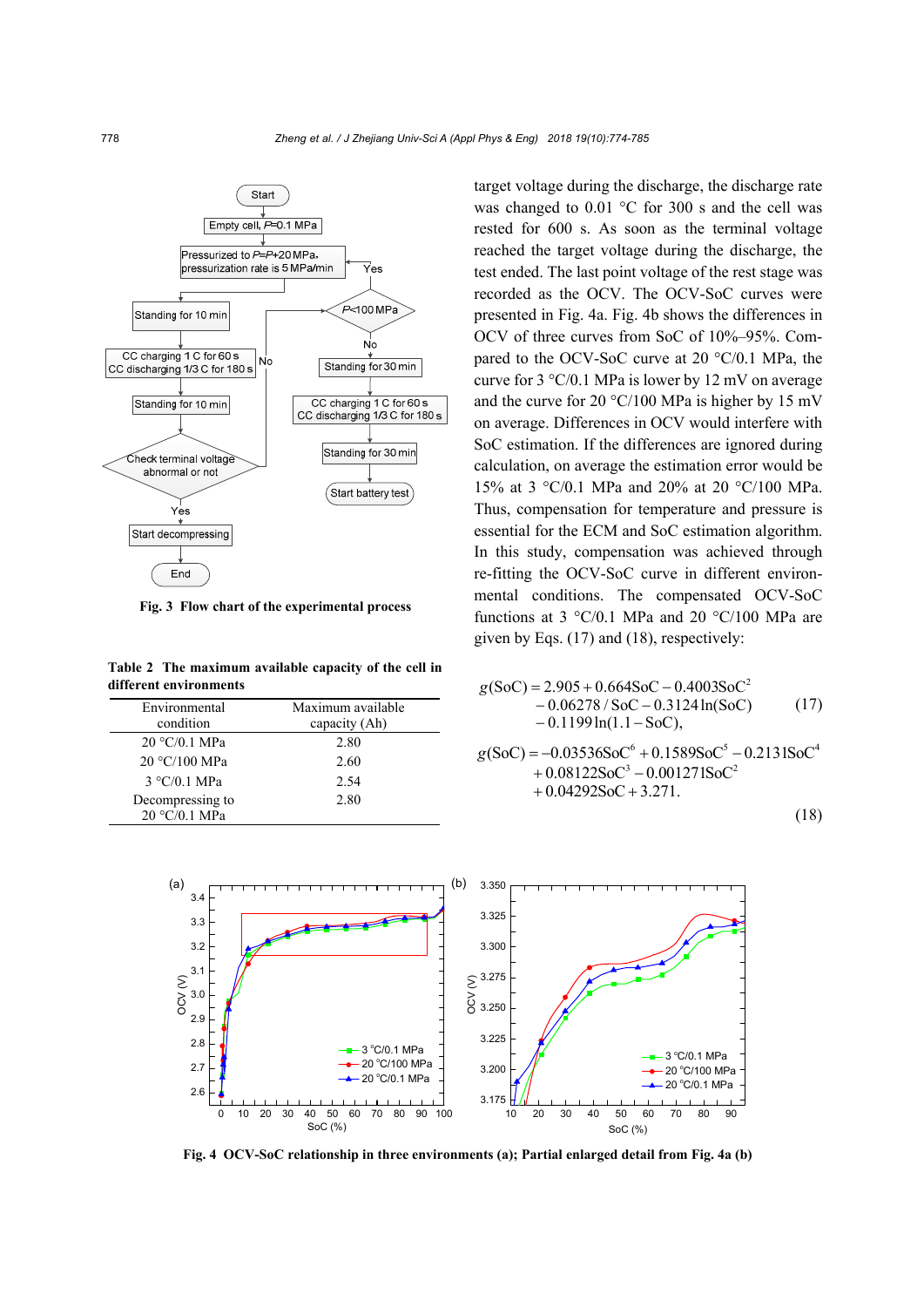The HPPC test was used to extract the cell parameters  $R_i$  ( $i=0, 1, 2$ ) and  $C_i$  ( $i=1, 2$ ). The test was conducted with SoC from 10% to 90%, at 10% intervals. The voltage and current profiles of the HPPC test are presented in Figs. 5a and 5b, respectively. The instantaneous voltage changes when the discharge current pulse was used to calculate the parameter  $R_0$ , while the remaining dynamic part was used to calculate the parameters  $R_i$  ( $i=1, 2$ ) and  $C_i$  ( $i=1, 2$ ). Parameters were calculated by the method of Schweighofer et al. (2003) and are plotted in Fig. 6. The variations of ECM parameters are quite distinct. Compared with the parameter values of the ECM at 20 °C/0.1 MPa, the average increases of  $R_0$ ,  $R_1$ , and  $R_2$ are 3.24 m $\Omega$ , 0.3 m $\Omega$ , and 1.8 m $\Omega$ , respectively. The average decrease of  $C_1$  is 48 F, and the average decrease of  $C_2$  is 72 F at 20 °C/100 MPa. Similarly, the average increases of  $R_0$ ,  $R_1$ , and  $R_2$  are 11.4 m $\Omega$ , 2.7 m $\Omega$ , and 8 m $\Omega$ , respectively, and the average decreases of  $C_1$  and  $C_2$  are 298 F and 340 F, respectively, at 3 °C/0.1 MPa compared to the parameter values of the ECM at 20 °C/0.1 MPa.

#### **4 SoC estimation based on UKF algorithm**

Since the ECM parameters change distinctly with pressure and temperature, we used the UKF algorithm to evaluate the effectiveness of the estimation of the SoC of the battery.

#### **4.1 UKF algorithm**

The problem of battery SoC estimation can be converted to the solution of an inner hidden state from a strong time-varying nonlinear system (He et al., 2013). The extended Kalman filter (EKF) has been proposed to solve nonlinear problems and has achieved remarkable success (Hu et al., 2011; Dong et al., 2016; Meng et al., 2016; Paschero et al., 2016). However, EKF considers only a first-order Taylor expansion to approximate a nonlinear system. As a result, it will bring non-negligible error. Thus, as an improvement of EKF, the UKF algorithm has been proposed which can approximate to the third-order Taylor expansion. It uses classical statistical methods based on unscented transform (UT) linearized solutions for nonlinear systems. It is a more accessible approach for nonlinear systems (Wan and van der Merwe, 2000). Applications of the UKF algorithm to SoC estimation can be found in (Sun et al., 2011; He et al., 2013; He et al., 2016). The UT includes the following procedures:

(1) Generate sigma points

A set of sigma points can be generated from Eq. (19):

$$
\chi_{i} = \begin{cases} \overline{x} + (\sqrt{(n + \kappa)P_{x}})_{i}, \ i = 1, 2, ..., n, \\ \overline{x} - (\sqrt{(n + \kappa)P_{x}})_{i}, \ i = n + 1, n + 2, ..., 2n, \\ \overline{x}, \quad i = 0, \end{cases}
$$
(19)

where  $\bar{x}$  and  $P_x$  are the mean value and variance of the state vector  $x$  (*n* dimensions), respectively,  $\kappa$  is the scaling parameter, and sampling points  $\{\chi_i\}$  can approximate the Gaussian distribution of state *x*.

(b) Nonlinear transformation of sigma points



**Fig. 5 HPPC test: (a) voltage profile; (b) current profile**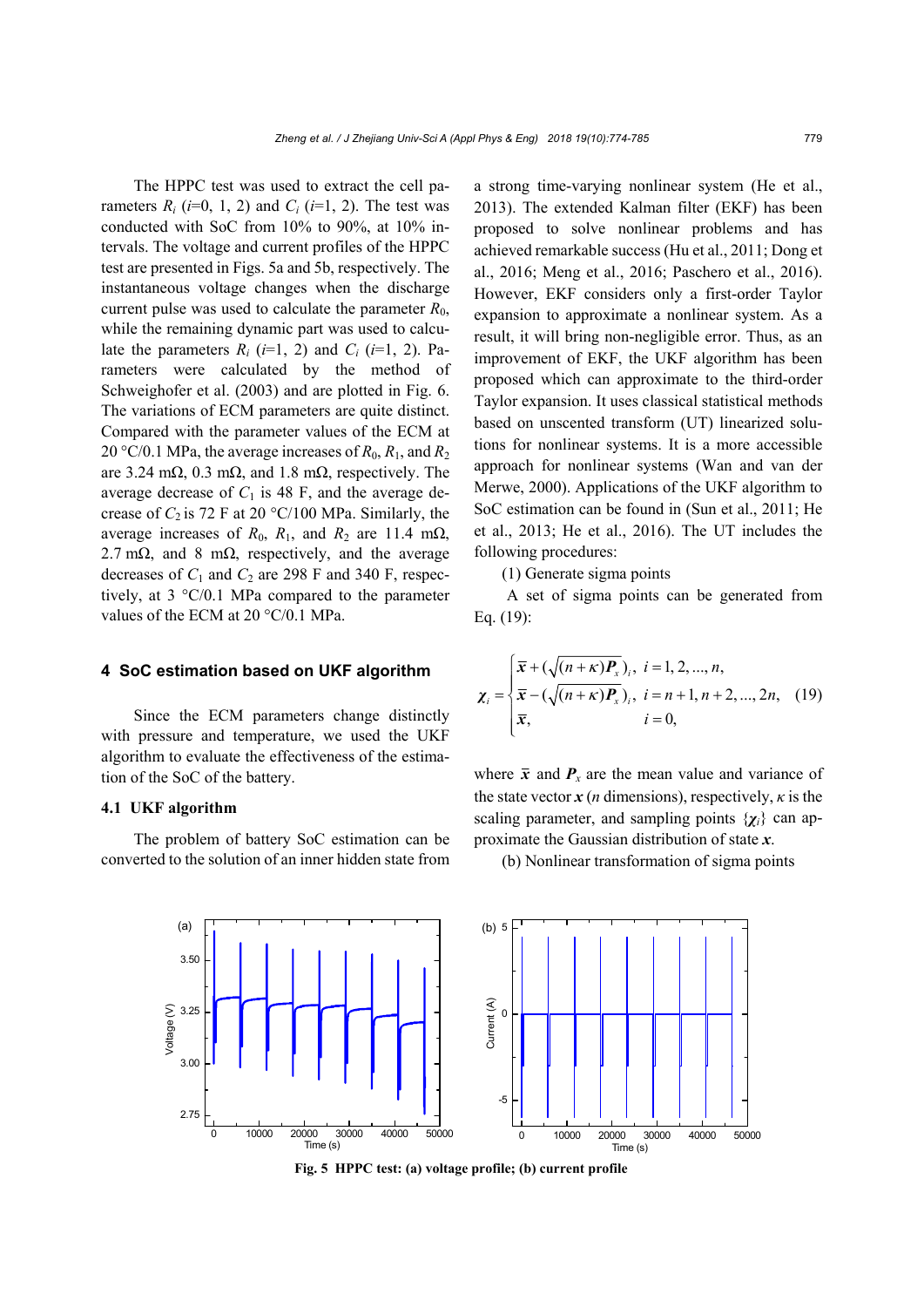7



0 10 20 30 40 50 60 70 80 90 1 2 3 4 5 6 0 10 20 30 40 50 60 70 80 90  $0<sub>0</sub>$ 500 1000 20 °C/0.1 MPa 20 °C/100 MPa - 3 °C/0.1 MPa 3 °C/0.1 MPa  $(b)$  $R<sub>1</sub>$  (m $\Omega$ ) SoC (%) C 1 (F) SoC (%)

20 °C/0.1 MPa 20 °C/100 MPa

**Fig. 6 Parameters**  $R_i$  **(** $i=0, 1, 2$ **) and**  $C_i$  **(** $i=1, 2$ **) in three environmental conditions: (a) ohmic resistance**  $R_0$ ; (b) resistance  $R_1$ ; (c) resistance  $R_2$ ; (d) capacitance  $C_1$ ; (e) capacitance  $C_2$ 

0

*W*

of *y*, respectively, which can be calculated from:

A set of new sigma points can be obtained through nonlinear transformation of {*χi*}:

$$
Y_i = f(\chi_i), \ i = 0, 1, ..., 2n.
$$
 (20)

The new set of points  ${Y_i}$  can approximate the Gaussian distribution of  $y=f(x)$ .

(c) Calculate mean value and variance of *y*

The mean value and variance of *y* can be obtained from the set of sigma points  ${Y_i}$  by a weighted approach:

$$
\overline{\mathbf{y}} \approx \sum_{i=0}^{2n} W_i^{(m)} \mathbf{Y}_i, \tag{21}
$$

where  $W_i^{(m)}$  and  $W_i^{(c)}$  are the mean value and variance

 $P_y \approx \sum_{i=0} W_i^{(c)} (Y_i - \overline{y}) (Y_i - \overline{y})^T,$  (22)

 $\sum_{\mathbf{W}}^{2n} W^{(c)}(\mathbf{V} - \overline{\mathbf{w}}) (\mathbf{V} - \overline{\mathbf{w}})^{\mathrm{T}}$ 

 $\mathbf{P}_{y} \approx \sum_{i=0}^{2n} W_{i}^{(c)} (\mathbf{Y}_{i} - \overline{\mathbf{y}}) (\mathbf{Y}_{i} - \overline{\mathbf{y}})^{\mathrm{T}},$ 

$$
W_0^{(m)} = \kappa / (n + \kappa), \qquad (23)
$$

$$
W_0^{(c)} = \kappa / (n + \kappa) + (1 - \alpha^2 + \beta), \qquad (24)
$$

$$
W_i^{(m)} = W_i^{(c)} = \kappa / [2(n + \kappa)], \quad i = 1, 2, ..., 2n, \quad (25)
$$

where  $κ = α<sup>2</sup>(n+λ)−n$ . Parameters *α*, *λ*, and *β* are defined as:  $\alpha$  is usually set to be a small real number,  $e^{-4} < \alpha < 1$ ;  $\lambda$  is usually set to be 3 or 3-*n*;  $\beta$  is the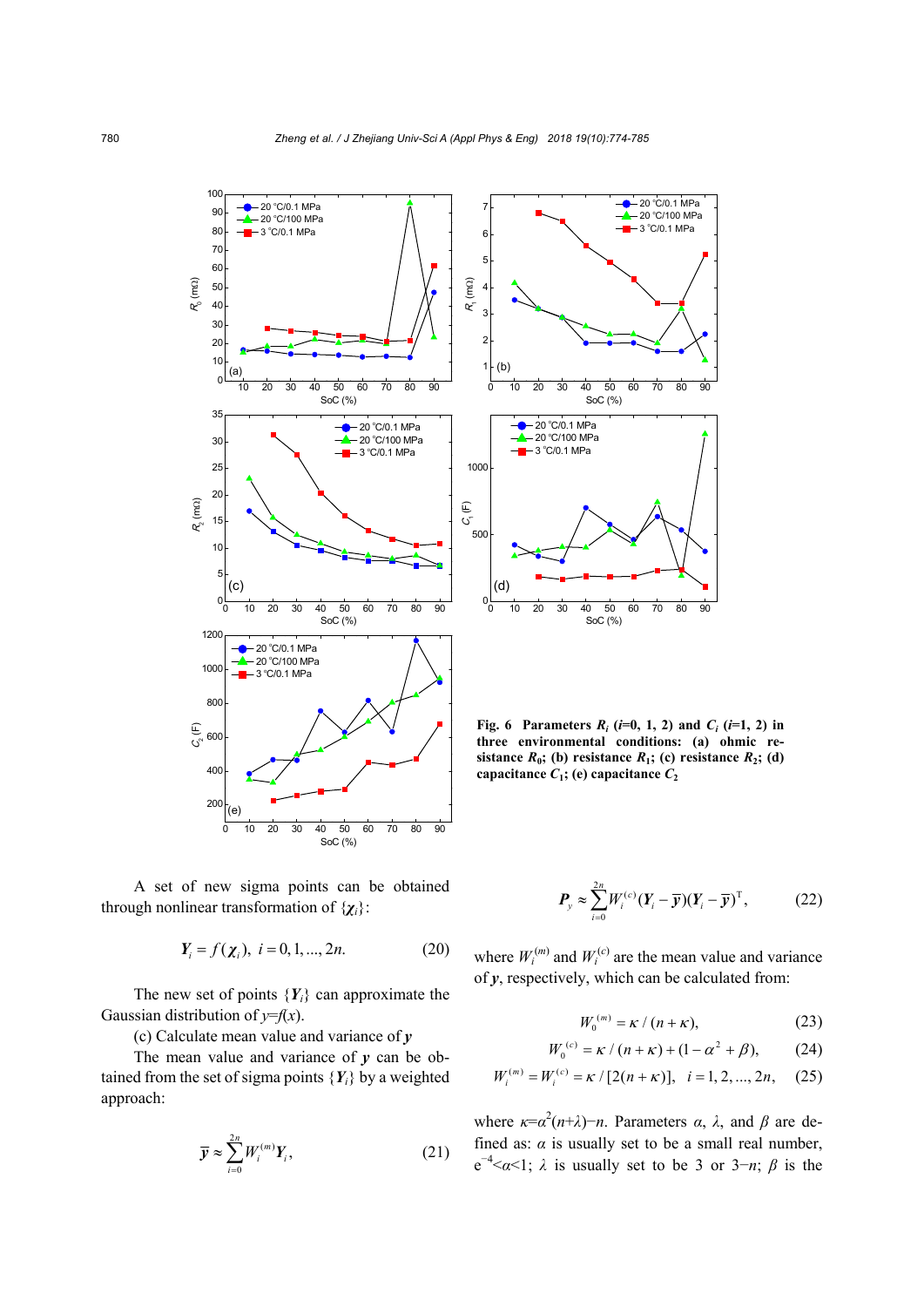parameter used to adjust state distribution. For a Gaussian distribution, the optimal value of *β* is 2.

The details of the UKF algorithm in SoC estimation are summarized in Algorithm 1. To evaluate the effect of changing parameters on SoC estimation, a dynamic stress test (DST) cycle was implemented to simulate the real charge and discharge conditions of the battery. The current and terminal voltage profiles of the DST cycle are plotted in Figs. 7a and 7b, respectively.

## **4.2 SoC estimation results**

To simplify the calculation, the mean values of the ECM parameters in the three environmental conditions were used as calibration values for the ECM (Table 3). The robustness of the UKF algorithm was proved by Sun et al. (2011) using an inaccurate initial state value. Therefore, we omit the analysis of algorithm robustness in this study.

Assuming the initial SoC value used for the UKF was not equal to the real initial SoC value, we initialized the SoC value  $\hat{S}_0 = 80\%$  and set the DST cycle to start with SoC  $S_0$ =100%. The initial parameters of the UKF algorithm are expressed as in

**Table 3 Mean values of ECM parameters at 20 °C/ 0.1 MPa, 20 °C/100 MPa, and 3 °C/0.1 MPa** 

| Environmental<br>condition | $R_0$ (m $\Omega$ ) $R_1$ (m $\Omega$ ) $R_2$ (m $\Omega$ ) $C_1$ (F) $C_2$ (F) |    |      |     |     |
|----------------------------|---------------------------------------------------------------------------------|----|------|-----|-----|
| 20 °C/0.1 MPa              | 17.90                                                                           | 23 | 97   | 486 | 694 |
| 20 °C/100 MPa              | 38 14                                                                           | 26 | 11.5 | 523 | 622 |
| 3 °C/0.1 MPa               | 29.30                                                                           | 50 | 177  | 188 | 354 |

Eq. (26). The variances of process noise and measurement noise are expressed as in Eq. (27). The SoC estimation results are plotted in Figs. 8a–8f.

| Algorithm 1: UKF algorithm                                                                        |
|---------------------------------------------------------------------------------------------------|
| 1. Initialization                                                                                 |
| At time $k=0$ , set $\hat{x} = E[x_0], P_0 = E[(x_0 - \overline{x}_0)(x_0 - \overline{x}_0)^T]$ . |
| 2. State estimation for time step $k=1, 2, , N$                                                   |
| (1) Calculate the sigma points                                                                    |
| $\chi^0_{\iota}$ , $=\hat{\chi}^{\iota}_{\iota}$ ,                                                |
| $\chi_{k-1}^i = \hat{x}_{k-1} + (\sqrt{(n+\kappa)P_{k-1}})_i, i = 1, 2, , n,$                     |
| $\chi_{k-1}^i = \hat{x}_{k-1} - (\sqrt{(n+k)P_{k-1}})_i, i = n+1, n+2, , 2n.$                     |
| (2) Calculate the weight                                                                          |
| $W_0^{(m)} = \kappa / (n + \kappa),$                                                              |
| $W_{0}^{(c)} = \kappa / (n + \kappa) + (1 - \alpha^{2} + \beta),$                                 |
| $W_i^{(m)} = W_i^{(c)} = \kappa / [2(n+\kappa)], i = 1, 2, , 2n.$                                 |
| (3) Update state vector                                                                           |
| $\chi_{k k-1}^{i} = f(\chi_{k-1}^{i}),$                                                           |
| $\hat{\mathbf{x}}_k^{\text{}} = \sum_{i=1}^{2n} W_i^{(m)} \mathbf{\chi}_{k k-1}^i.$               |
| (4) Update error and variance                                                                     |

$$
\boldsymbol{P}_{x,k}^{-} = \sum_{i=0}^{2n} W_i^{(c)} \big[ \boldsymbol{\chi}_{k|k-1}^i - \hat{\boldsymbol{x}}_k^{-} \big] \big[ \boldsymbol{\chi}_{k|k-1}^i - \hat{\boldsymbol{x}}_k^{-} \big]^{T} + \boldsymbol{Q}_k.
$$

(5) Update output  

$$
\gamma_{k|k-1}^i = h(\chi_{k|k-1}^i),
$$

$$
\hat{\mathbf{y}}_k^- = \sum_{i=0}^{2n} W_i^{(m)} \mathbf{y}_{k|k-1}^i.
$$

**3. Measurement update** 

$$
\begin{split} \boldsymbol{P}_{y,k} &= \sum_{i=0}^{2n} W_i^{(c)} [\boldsymbol{y}_{k|k-1}^i - \hat{\boldsymbol{y}}_k^{\top}] [\boldsymbol{y}_{k|k-1}^i - \hat{\boldsymbol{y}}_k^{\top}]^{\mathrm{T}} + \boldsymbol{R}_k, \\ \boldsymbol{P}_{xy,k} &= \sum_{i=0}^{2n} W_i^{(c)} [\boldsymbol{y}_{k|k-1}^i - \hat{\boldsymbol{x}}_k^{\top}] [\boldsymbol{y}_{k|k-1}^i - \hat{\boldsymbol{y}}_k^{\top}]^{\mathrm{T}}, \\ \boldsymbol{K} &= \boldsymbol{P}_{xy,k} \boldsymbol{P}_{y,k}^{-1}, \\ \hat{\boldsymbol{x}}_k &= \hat{\boldsymbol{x}}_k^{\top} + \boldsymbol{K} (\boldsymbol{y}_k - \hat{\boldsymbol{y}}_k^{\top}), \\ \boldsymbol{P}_{x,k} &= \boldsymbol{P}_{x,k}^{-} - \boldsymbol{K} \boldsymbol{P}_{y,k} \boldsymbol{K}^{\mathrm{T}}. \end{split}
$$



**Fig. 7 DST cycle: (a) current profile; (b) voltage profile**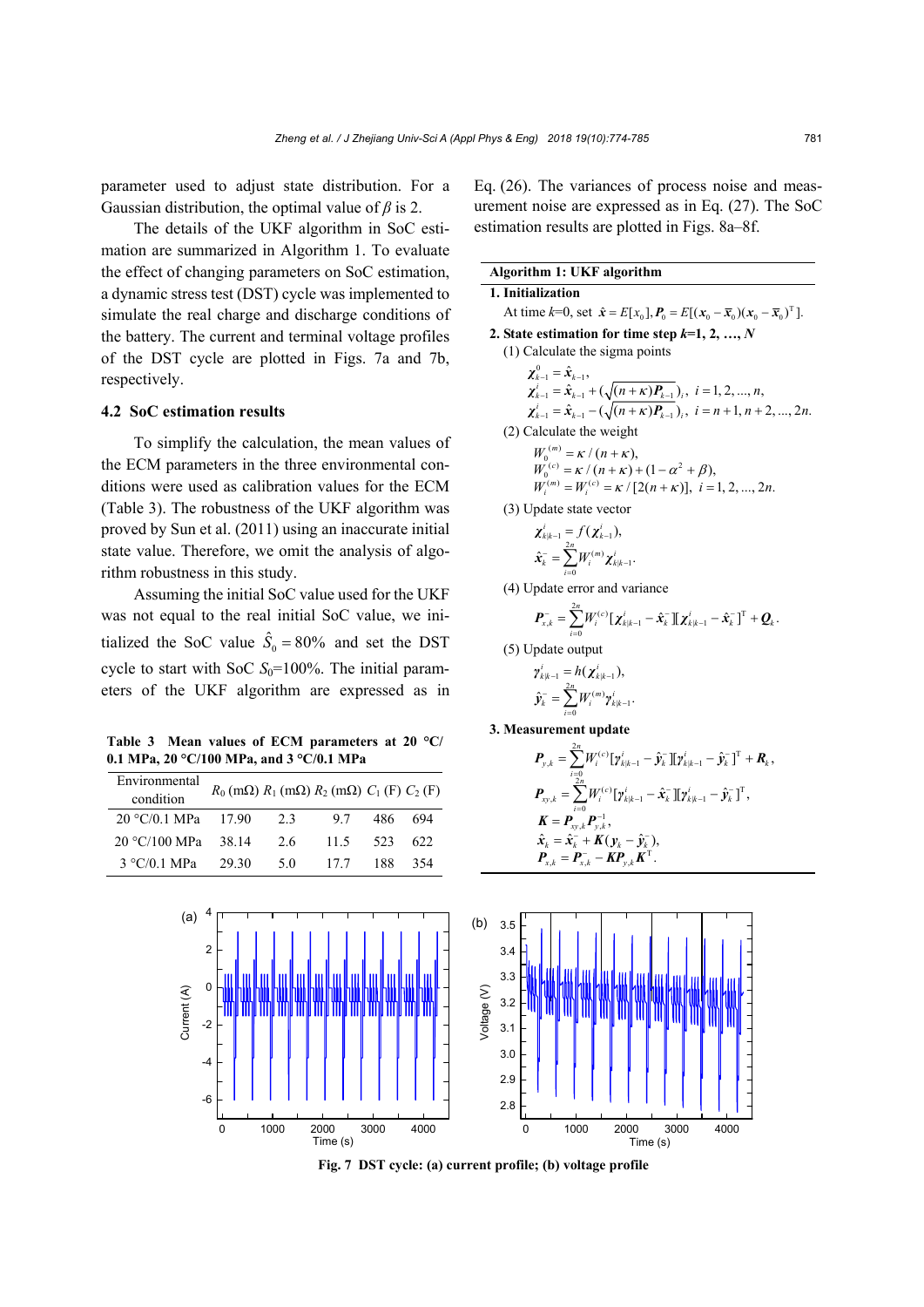

**Fig. 8 SoC estimation results in different environments: (a) estimated value versus real value at 20 °C/0.1 MPa, (c) estimated value versus real value at 20 °C/100 MPa, (e) estimated value versus real value at 3 °C/0.1 MPa; (b) SoC estimation error at 20 °C/0.1 MPa, (d) SoC estimation error at 20 °C/100 MPa; (f) SoC estimation error at 3 °C/0.1 MPa**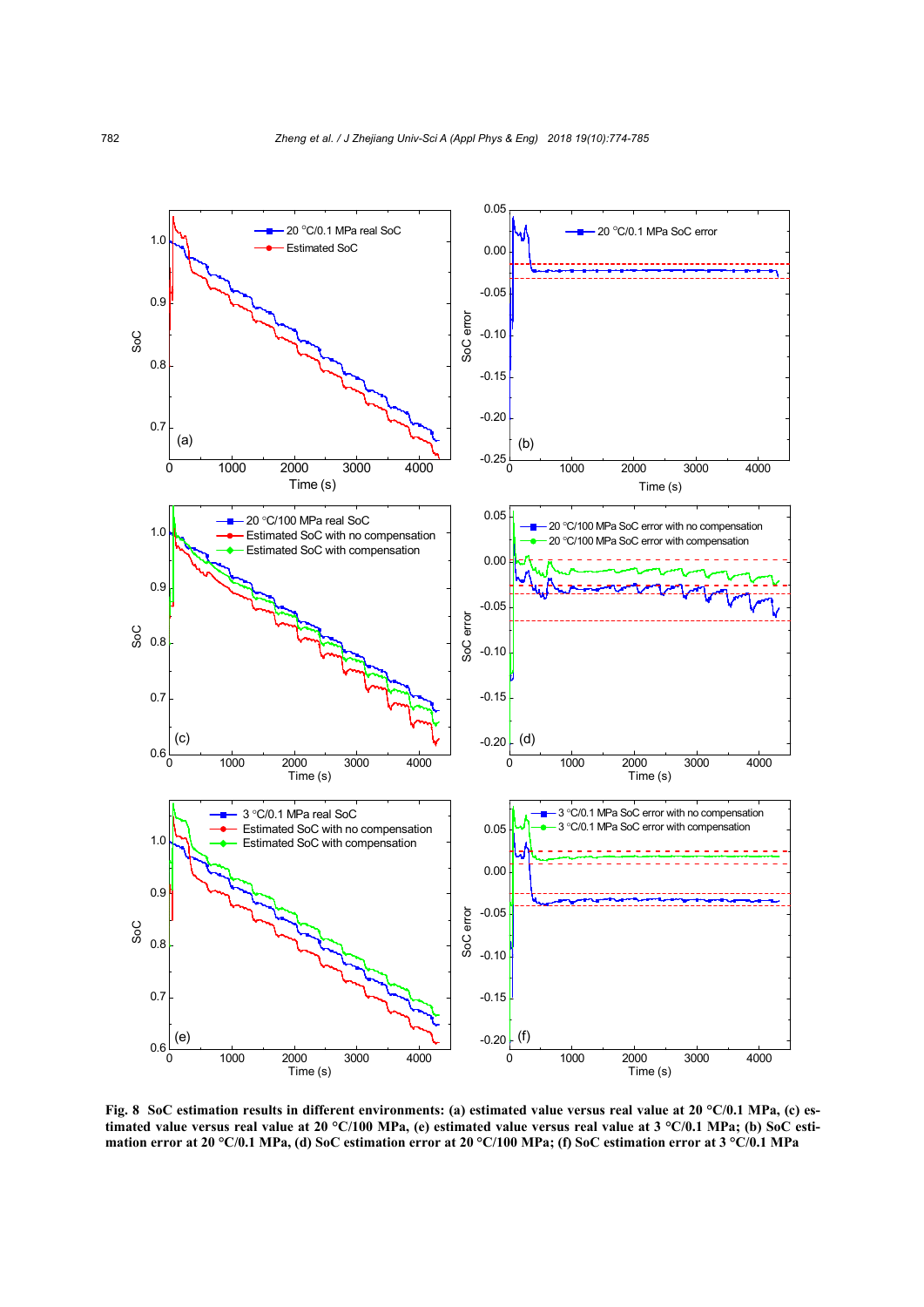$$
\begin{cases}\n\alpha=1, \\
\beta=2, \\
S_0=0.8, \\
\lambda=0, \\
V_{1(0)}=0, \\
V_{2(0)}=0, \\
Q=\begin{bmatrix} 0 & 0 & 0 \\ 0 & 0.00001^2 & 0 \\ 0 & 0 & 0.00001^2 \end{bmatrix}, \\
R=[0.004^2].\n\end{cases}
$$
\n(27)

The algorithm can quickly converge to the real SoC values, and the absolute estimation errors are within 4%. The absolute mean SoC estimation error at  $20 \text{ }^{\circ}C/0.1$  MPa is 1.98%. The absolute mean estimation error increases to 3.32% at 20 °C/100 MPa and to 3.02% at 3 °C/0.1 MPa. The effect of hydrostatic pressure and low temperature on the estimation accuracy is obvious.

To alleviate the effect of high pressure and low temperature on UKF based SoC estimation, a kind of OCV-SoC compensation was proposed in this study, as shown in Eqs. (17) and (18), respectively. The results of SoC estimation with or without compensation versus real values in different environments are shown in Figs. 8c–8f. Compared to no compensation, the mean SoC estimation accuracy improved remarkably after compensation. The absolute mean estimation errors are 1.23% at 20 °C/100 MPa and 2.01% at 3 °C/0.1 MPa.

#### **5 Conclusions**

This paper reports the testing of a  $LiFePO<sub>4</sub>$ polymer battery cell operating at high pressure (100 MPa) and low temperature (3 $\degree$ C). During the test, the battery cell was housed in a 100 MPa oil-filled pressure barrel to simulate the real working conditions of the battery pack in an ARV at 10000 m under the sea. The results show that a  $LiFePO<sub>4</sub>$  battery cell could survive in the 100 MPa environment without external physical or electrical failure.

The results of experiments and calculations comparing three different environments, 20 °C/ 0.1 MPa, 20 °C/100 MPa, and 3 °C/0.1 MPa, show that battery resistance increases and capacitance drops as ambient pressure increases and ambient temperature decreases.

In the simulated 10000 m deep sea environment, the effectiveness of a UKF-based estimation of the SoC of a lithium polymer battery was evaluated. The effect of high hydrostatic pressure and low temperature on estimation accuracy is obvious. The absolute mean estimation error increases to 3.32% at 20 °C/100 MPa and to 3.02% at 3 °C/0.1 MPa.

To alleviate the effect of high pressure and low temperature on UKF based SoC estimation, the functions OCV versus OCV-SoC at 100 MPa hydrostatic pressure and low temperature were compensated. The results show that SoC estimation accuracy is improved remarkably, with mean estimation errors reduced to 1.23% at 20 °C/100 MPa and 2.01% at  $3 \degree C / 0.1 \text{ MPa}$ 

### **Acknowledgements**

We would like to thank Shanghai Jiao Tong University Underwater Engineering Institute Co., Ltd., China for providing the pressure facilities and operating instructions.

#### **References**

- Belt JR, 2010. Battery Test Manual for Plug-in Hybrid Electric Vehicles. INL/EXT-07-12536, Idaho National Laboratory (INL), Idaho Falls, Idaho, USA.
- Dong GZ, Wei JW, Zhang CB, et al., 2016. Online state of charge estimation and open circuit voltage hysteresis modeling of  $LiFePO<sub>4</sub>$  battery using invariant imbedding method. *Applied Energy*, 162:163-171.

https://doi.org/10.1016/j.apenergy.2015.10.092

- Griffiths G, Jamieson J, Mitchell S, et al., 2004. Energy storage for long endurance AUVs. Proceedings of Advances in Technology for Underwater Vehicles, p.8-16.
- Hasvold Ø, Størkersen N, 2001. Electrochemical power sources for unmanned underwater vehicles used in deep sea survey operations. *Journal of Power Sources*, 96(1): 252-258.

https://doi.org/10.1016/S0378-7753(00)00685-6

Hasvold Ø, Johansen KH, 2002. The alkaline aluminium hydrogen peroxide semi-fuel cell for the HUGIN 3000 autonomous underwater vehicle. Proceedings of the 2002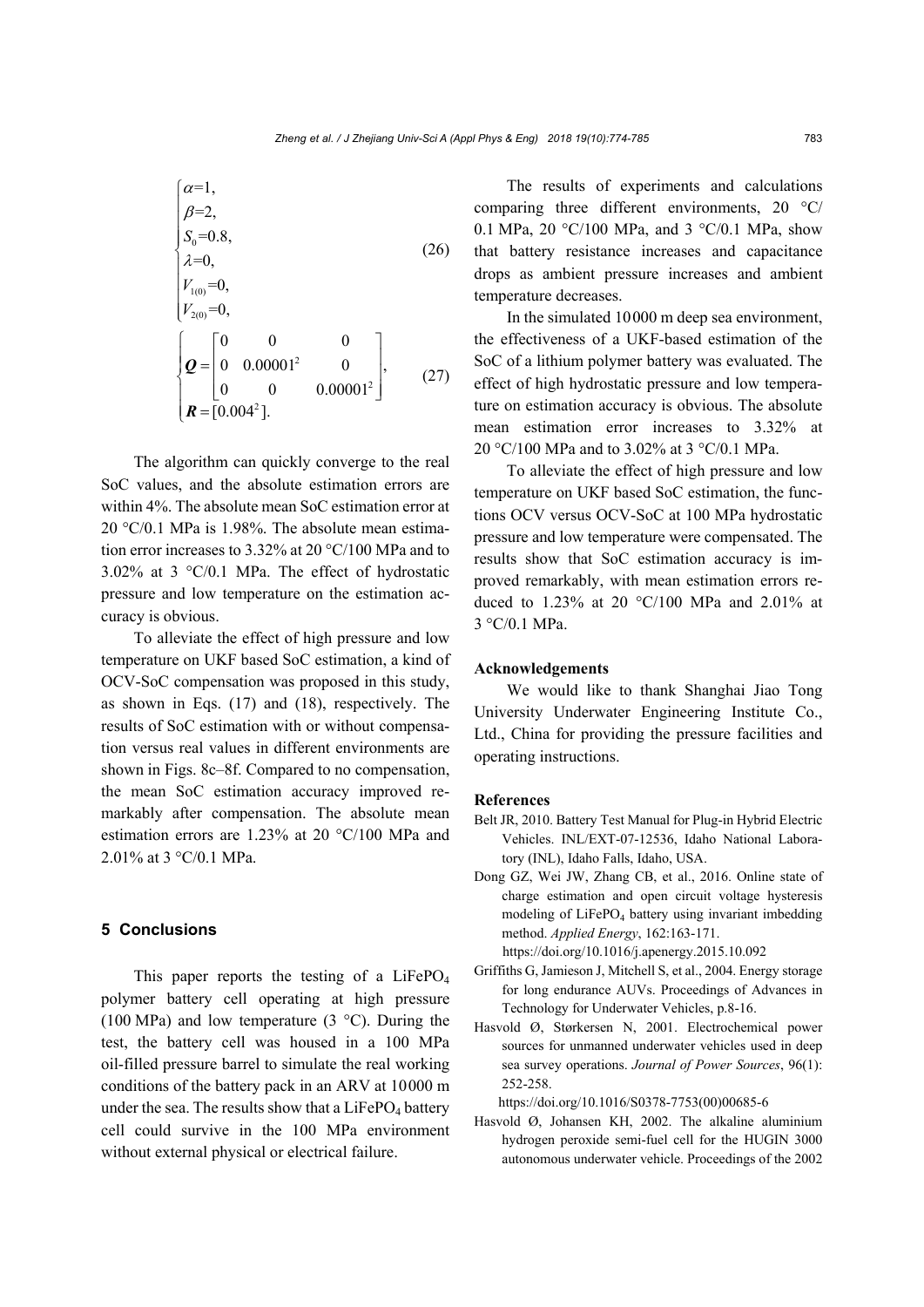Workshop on Autonomous Underwater Vehicles, p.89- 94.

https://doi.org/10.1109/AUV.2002.1177209

Hasvold Ø, Johansen KH, Mollestad O, et al., 1999. The alkaline aluminium/hydrogen peroxide power source in the Hugin II unmanned underwater vehicle. *Journal of Power Sources*, 80(1-2):254-260. https://doi.org/10.1016/S0378-7753(98)00266-3

Hasvold Ø, Lian T, Haakaas E, et al., 2004. CLIPPER: a long-range, autonomous underwater vehicle using magnesium fuel and oxygen from the sea. *Journal of Power Sources*, 136(2):232-239.

https://doi.org/10.1016/j.jpowsour.2004.03.023

Hasvold Ø, Størkersen NJ, Forseth S, et al., 2006. Power sources for autonomous underwater vehicles. *Journal of Power Sources*, 162(2):935-942.

https://doi.org/10.1016/j.jpowsour.2005.07.021

- He HW, Qin HZ, Sun XK, et al., 2013. Comparison study on the battery SoC estimation with EKF and UKF algorithms. *Energies*, 6(10):5088-5100. https://doi.org/10.3390/en6105088
- He HW, Xiong R, Peng JK, 2016. Real-time estimation of battery state-of-charge with unscented Kalman filter and RTOS μCOS-II platform. *Applied Energy*, 162:1410- 1418.

https://doi.org/10.1016/j.apenergy.2015.01.120

Hu XS, Sun FC, Cheng XM, 2011. Recursive calibration for a lithium iron phosphate battery for electric vehicles using extended Kalman filtering. *Journal of Zhejiang University-SCIENCE A* (*Applied Physics & Engineering*), 12(11):818-825.

https://doi.org/10.1631/jzus.A1100141

- Liu F, Wang YH, Wu ZL, et al., 2017. Motion analysis and trials of the deep sea hybrid underwater glider Petrel-II. *China Ocean Engineering*, 31(1):55-62. https://doi.org/10.1007/s13344-017-0007-4
- Meng JH, Luo GZ, Gao F, 2016. Lithium polymer battery state-of-charge estimation based on adaptive unscented Kalman filter and support vector machine. *IEEE Transactions on Power Electronics*, 31(3):2226-2238. https://doi.org/10.1109/TPEL.2015.2439578
- Paschero M, Storti GL, Rizzi A, et al., 2016. A novel mechanical analogy-based battery model for SoC estimation using a multicell EKF. *IEEE Transactions on Sustainable Energy*, 7(4):1695-1702.

https://doi.org/10.1109/TSTE.2016.2574755

- Rutherford K, Doerffel D, 2005. Performance of lithiumpolymer cells at high hydrostatic pressure. Proceedings of Symposium on Unmanned Untethered Submersible Technology, p.1-12.
- Schweighofer B, Raab KM, Brasseur G, 2003. Modeling of high power automotive batteries by the use of an automated test system. *IEEE Transactions on Instrumentation*

*and Measurement*, 52(4):1087-1091. https://doi.org/10.1109/TIM.2003.814827

- Sidhu A, Izadian A, Anwar S, 2015. Adaptive nonlinear model-based fault diagnosis of Li-ion batteries. *IEEE Transactions on Industrial Electronics*, 62(2):1002-1011. https://doi.org/10.1109/TIE.2014.2336599
- Stevenson P, Graham D, 2003. Advanced materials and their influence on the structural design of AUVs. *In:* Griffiths G (Ed.), The Technology and Applications of Autonomous Underwater Vehicles. Taylor & Francis, Abingdon, UK, p.77-91.
- Sun FC, Hu XS, Zou Y, et al., 2011. Adaptive unscented Kalman filtering for state of charge estimation of a lithium-ion battery for electric vehicles. *Energy*, 36(5): 3531-3540.

https://doi.org/10.1016/j.energy.2011.03.059

Wan EA, van der Merwe R, 2000. The unscented Kalman filter for nonlinear estimation. Proceedings of 2000 Adaptive Systems for Signal Processing, Communications, and Control Symposium, p.153-158.

https://doi.org/10.1109/ASSPCC.2000.882463

Wang XM, Shang JZ, Luo ZR, et al., 2012. Reviews of power systems and environmental energy conversion for unmanned underwater vehicles. *Renewable and Sustainable Energy Reviews*, 16(4):1958-1970.

https://doi.org/10.1016/j.rser.2011.12.016

Zou CF, Manzie C, Nešić D, 2016. A framework for simplification of PDE-based lithium-ion battery models. *IEEE Transactions on Control Systems Technology*, 24(5): 1594-1609.

https://doi.org/10.1109/TCST.2015.2502899

# 中文概要

#### 题 目:深海环境对于 **FeLiPO4**聚合物电池性能的影响

- 目 的:通过对万米深海环境中的高压和低温环境的模 拟,研究深海环境对水下潜行器中动力电池性能 所产生的影响以及该影响对电池剩余电量(SoC) 估计精度的影响。
- 创新点:1. 通过压力桶和恒温箱模拟万米深海高压低温环 境;2. 通过实验计算环境对电池模型参数的影 响;3. 利用 UPF 算法对电池 SoC 进行估计并根 据环境影响情况对开路电压(OCV)和 SoC 的关 系进行补偿。
- 方 法: 1. 建立等效电路模型, 建立电池系统状态空间方 程(公式(1) ~(16)); 2. 通过混合功率脉冲测 试(HPPC)对处于模拟深海环境中的电池进行 等效电路模型参数辨识(图 6); 3. 通过对 OCV-SoC 关系进行补偿得到低温高压环境下电